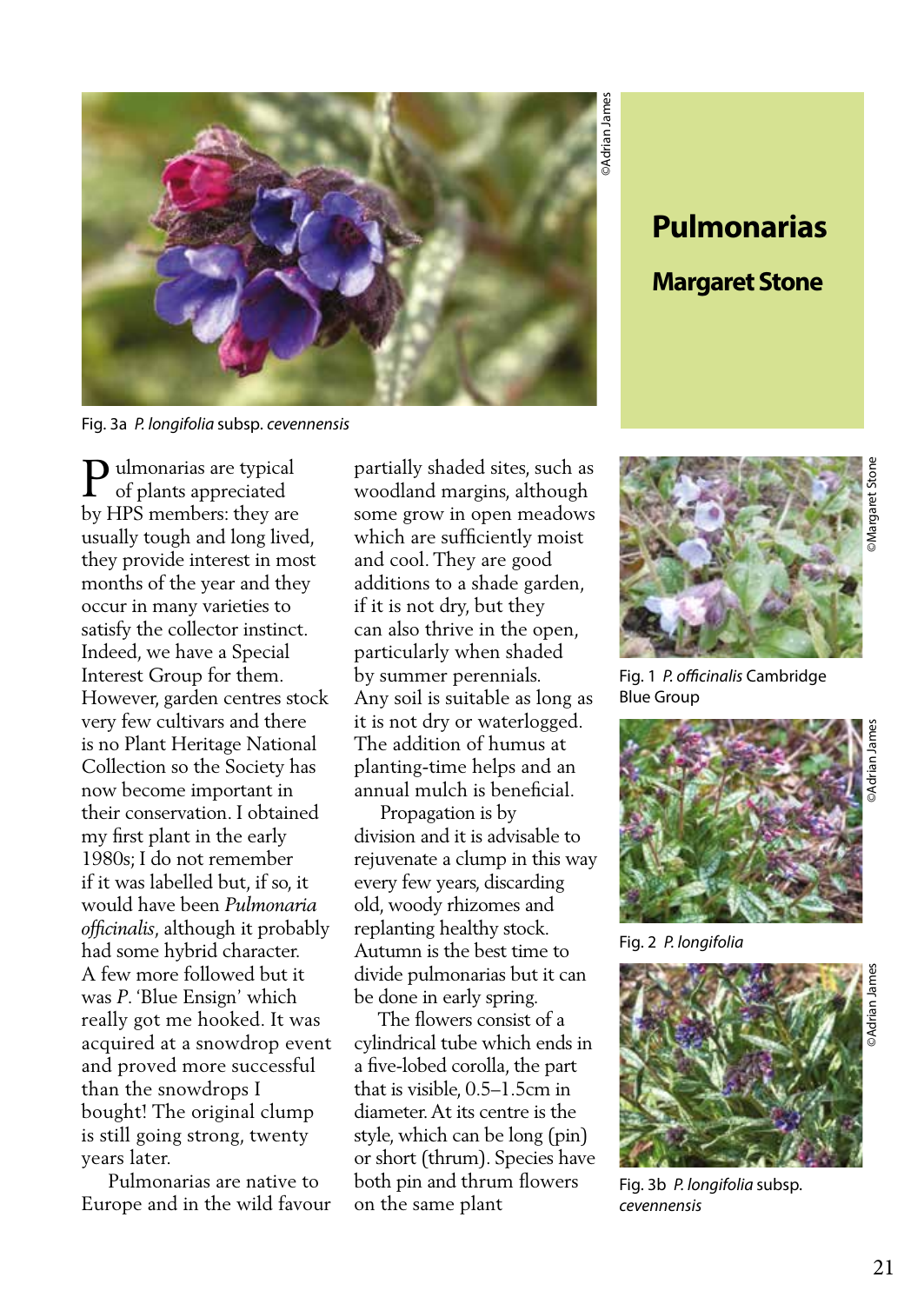**Margaret Stone** 



Fig. 4 *P. rubra* 'Rachel Vernie'

Margaret Stone



Fig. 5 *P. rubra* 'Redstart'



Fig. 6 *P. saccharata* 'Dora Bielefeld'

**OHPS Library/Jennifer Harmer** 



Fig. 7 *P. saccharata '*Leopard'



Fig. 8 P. 'Pink Haze'

but hybrids have one kind only and this is important in identification. Flowers open in succession over several weeks, each flower lasting 3 to 5 days. Species will hybridise freely and seedlings of named varieties should never be given the name of their parent.

 Fifteen to twenty years ago, numerous new cultivars were being introduced, some of them very similar to existing plants and inevitably no longer available. For example, good varieties were bred by Dan Heims at Terra Nova Nurseries, Oregon, founded in 1992; by 2004 they had introduced 27 cultivars but now they sell only six.

 The following pulmonarias can be recommended, although there are many other good plants; however, you may find it difficult to source some of them. Species and their cultivars are listed first, followed by hybrids.

 *Pulmonaria officinalis*  buds are pink but the flowers may open blue, white or pink, the last changing to blue. Thus it is usual to have pink and blue flowers open simultaneously, giving the common-name 'Soldiers and Sailors' (after the colours of their uniforms). It has rounded leaves with distinct pale green or whitish spots. The flowering stems carry spotted leaves and are 15–25cm tall with clusters of pink and mid-blue flowers. *P. o.* **'Alba'** has white thrum

flowers with a pale pink ring at the top of the tube but it is rarely grown now because 'Sissinghurst White' became more fashionable. *P. o.* **'Blue Mist'** (syn. 'Blue Moon') came from Amy Doncaster and has pale-blue pin flowers; it practically covers itself with bloom and was awarded an AGM in a 1998 RHS trial, although it no longer holds it. **'Cambridge Blue'** (fig. 1) was also named by Mrs Doncaster but there are now many different plants circulating under that name, most inferior to the original. Mine came from Jaime Blake and had been growing at Bressingham Gardens for many years so should be correct.

 *Pulmonaria longifolia*  (fig. 2), of which the most widely cultivated subspecies is *P. l.* **subsp**. *longifolia*, has narrow, bristly, brightly spotted leaves and clusters of small rich-blue flowers. The basal leaves are up to six times as long as they are wide, narrowing gradually to a fine tip; the base colour is dark green, on which the bright silvery-white spots and blotches show up well. *P. l.* **'Howard Eggins'**, a seedling in the garden of HPS member Linda Eggins at Clent, Worcestershire, is very similar. *P. l.* **subsp.** *cevennensis*  (fig. 3a&b) has heavily spotted leaves, up to 55cm long, or leaves which are almost entirely covered in pale, silvery green with only a narrow, dark-green margin.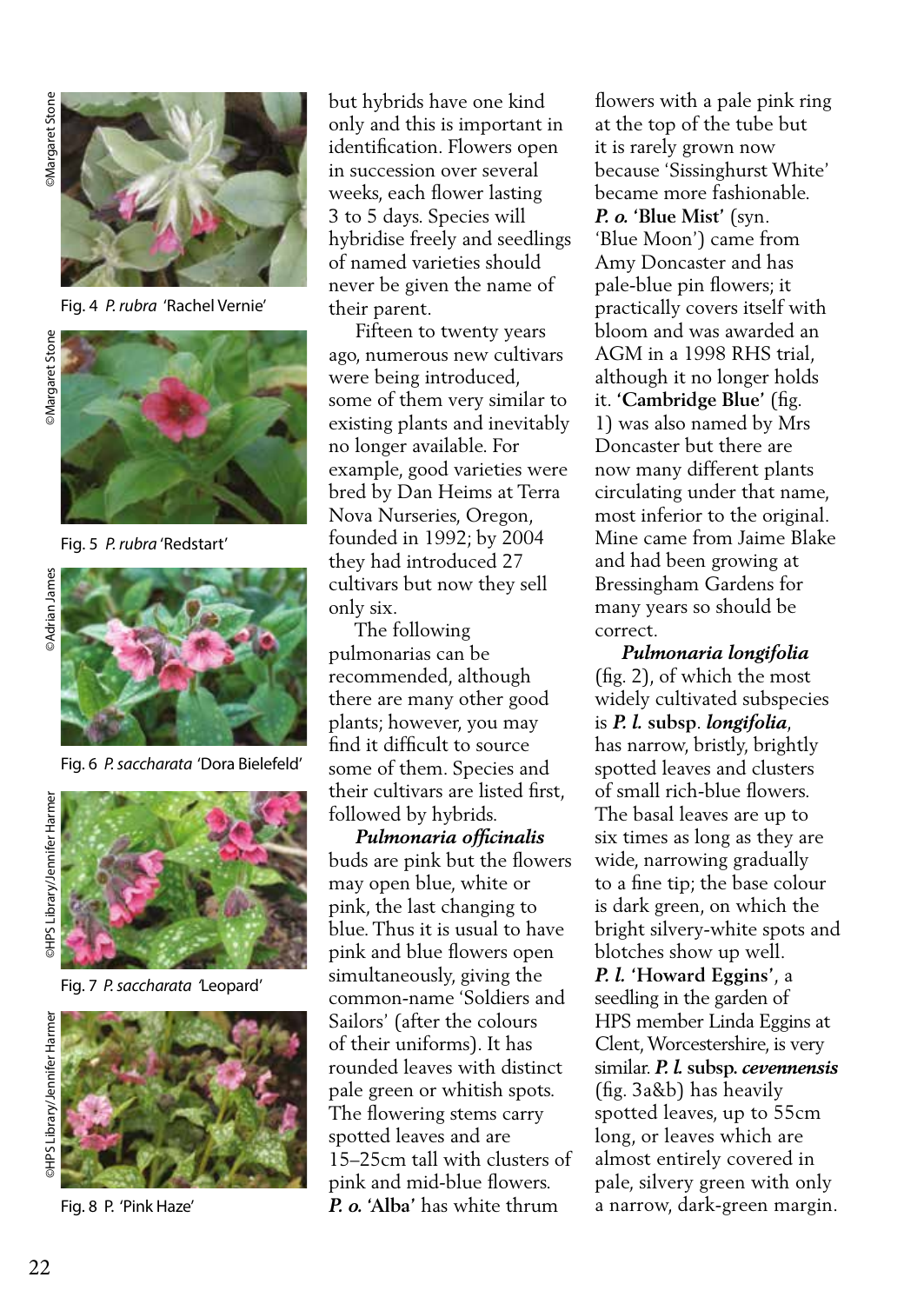It has slightly darker violetblue flowers and is tolerant of drier and sunnier conditions than other pulmonarias. *P. l.* **'Ankum'** is a seedling selected by Coen Jansen of Holland; its leaves are almost entirely silvery green, spotted along the margins only, and its flowers bright blue.

 *P.* **rubra** is usually the earliest to bloom, sometimes starting in November. The pinkish-red flowers are relatively large and do not turn violet or blue; their calyces are pale green, flushed with red. The large leaves, up to 33cm long, are a bright light green, unspotted and roughly hairy. *P. rubra* is particularly effective under deciduous shrubs where it has light in winter, which encourages early flowering, but is shaded in summer. *P.* **r. var.** *albocorollata* (syn. 'Alba') has small, white thrum flowers in green calyces on shorter stems. *P. r.* **'Bowles's Red'**  has sparsely spotted leaves and the thrum flowers are a little more orange than *P. rubra* itself. *P. r.* **'David Ward'** is distinct because it has variegated leaves. It is named after the propagation manager at Beth Chatto's nursery, who found it as a sport in the garden there. The leaves are very light green overlaid with pale cream, giving a greyish effect, with irregular cream margins. The thrum flowers, in very pale green calyces flushed with pink, are pale coral. It is most attractive, lighting up shady places. It needs moist



Fig. 9 *P.* 'Blue Ensign'





soil in full shade, or at least a place where it gets summer sun in the early mornings or late evenings only, as the cream edges burn easily. *P. r.* **'Rachel Vernie'** (fig. 4) was a seedling found by Jennifer Hewitt in 1994 and named after her daughter.



Fig. 10 P. 'Lewis Palmer' Fig. 11 P. 'Benediction'



Fig. 12 *P.* 'Trevi Fountain' Fig. 13 *P.* 'Weetwood Blue'

The bright-green leaves are almost entirely overlain with grey-green and have splashes of cream but they do not burn easily; the pin flowers are redder than the species with greenish-cream calyces. It throws an occasional sport with large white patches on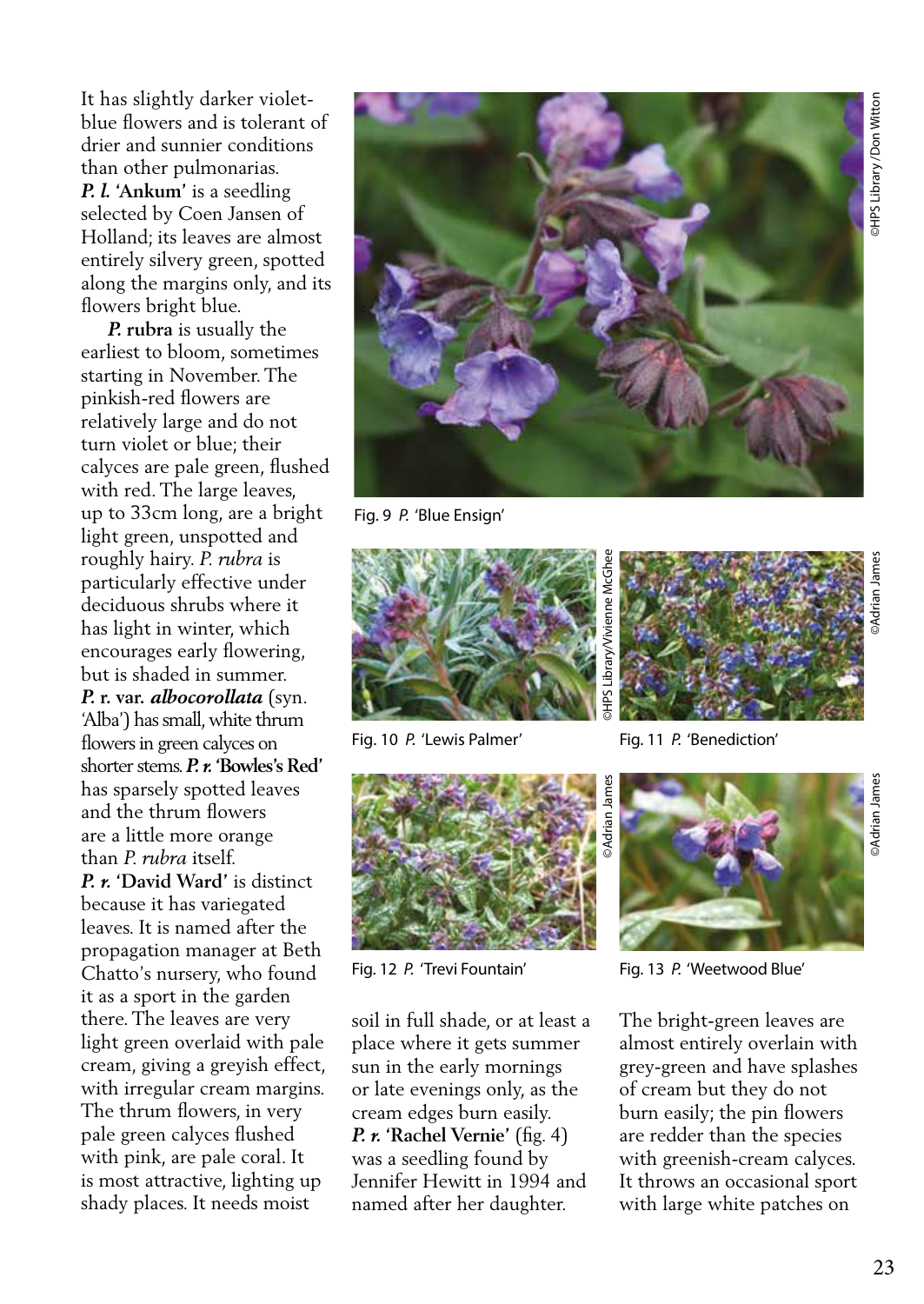

Fig. 14 *P.* 'Little Star'



Fig. 15 *P.* 'Darkling Thrush' Fig. 16 *P.* 'Diana Clare'





Fig. 17 P. 'Blake's Silver' Fig. 18 P. 'Cotton Cool'

the leaves and can also revert to plain green. *P. r.* **'Redstart'** (fig. 5) is usually vigorous and often earlier to flower; the stems tend to be more upright and the pin flowers are a little larger than in the species.





 *P. saccharata* **Argentea GroupAGM**, in the best forms, has leaves completely covered with a thick silverywhite layer except for a narrow green rim which may have small spots. Others have a thinner layer so the whole leaf looks pale silvery-green. The flowers are red to dark violet. *P. s.* **'Dora Bielefeld'**  (fig. 6) is short (15–20cm) with clear-pink pin flowers which gradually change to violet. The leaves are light green with small pale-green spots. *P. s.* **'Leopard'** (fig. 7), raised by Graham Stuart Thomas, has darker green leaves than other cultivars, so the bright whitish spots stand out boldly. The pin flowers are reddish-pink on upright stems. *P.* **'Pink Haze'** (fig. 8) (thought to be a saccharata seedling) is distinctive with its large pink pin flowers.

 *P.* **'Blue Ensign'AGM** (fig. 9) was raised by Monksilver Nursery and first awarded an AGM at the RHS Trial in 1998. It is free flowering with rich blue-violet pin flowers on fairly upright stems, up to 30 cm tall. The narrow basal leaves are dark green, unspotted and not very bristly, and die back in winter. It was originally described as a form of *P. angustifolia* but may be a hybrid. *P.* **'Mawson's Blue'AGM** has similar unspotted *angustifolia*-type growth but with royal-blue thrum flowers. This seedling was selected in the 1930s at Mawson Brothers' Nursery in Cumbria but there are now probably several plants in circulation with this name. It has naturalised in Surrey and central and southern Scotland.

 *P.* **'Lewis Palmer'AGM** (fig. 10) is justifiably popular,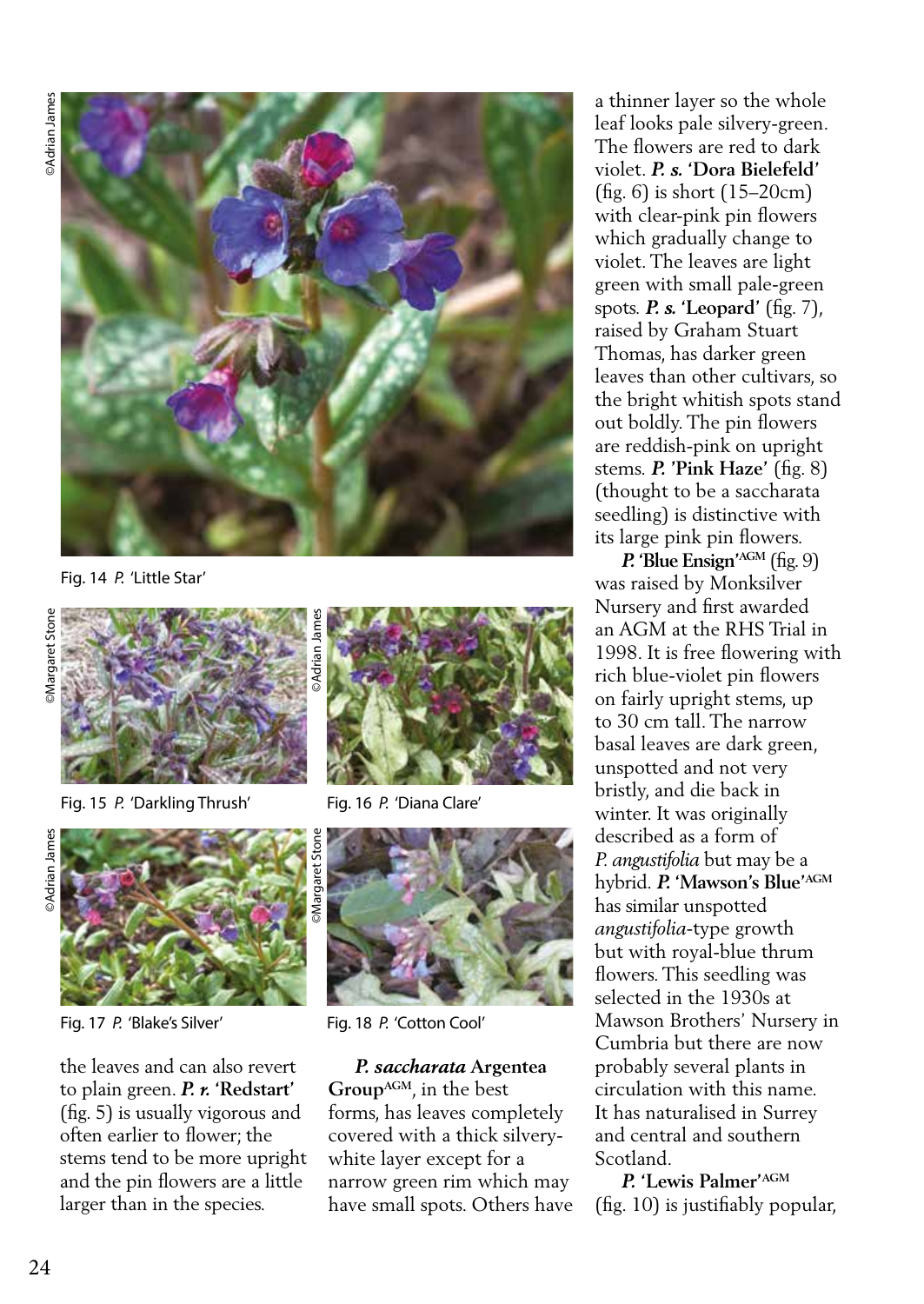making a bold clump; it first gained an AGM in 1993. The dark green leaves are long and fairly narrow, with conspicuous large spots. The 30cm upright stems carry clusters of royal-blue pin flowers. *P.* **'Benediction'**  (fig. 11) is similar but shorter, as are *P.* **'Trevi Fountain'** (fig. 12) and *P.* **'Weetwood Blue'** (fig. 13)*. P.* **'Little Star'** (fig. 14), from Dan Heims in 1993, flowers early, its large flowers a bright azure blue. *P.* **'Darkling Thrush'**  (fig. 15) was a chance

seedling selected by Sarah and Julian Sutton for its brown-tinted spring foliage. The long dark leaves have round white spots and the flowers are the usual deep violet-blue *longifolia*-type.

 *P.* **'Diana Clare'**AGM (fig. 16) comes from Bob Brown and is named after his wife. It has heavily silvered apple-green basal leaves but the leaves on the stems are spotted; the flowers are violet-blue. It is an excellent plant. Vigorous *P.* **'Blake's Silver'** (fig. 17), from June Blake, has uniform grey-silver foliage and large pink pin flowers. *P.* **'Cotton Cool'** (fig. 18), from Diana Grenfell, also has silvered leaves. Pink buds open to blue thrum flowers which fade to mauve. *P.* **'Majesté'** has pink pin flowers which age to blue; the leaves are silvered, with narrow, green, undulating margins. Like all those with silvered leaves, the plant does best in shade. *P.* **'Margery Fish'** (fig. 19)

originated with the famous gardener but currently several different plants are incorrectly labelled with her name. The true plant has the soft leaves and sticky glands of *P. vallarsae*; vigorous but compact, it has bright-green basal leaves covered with a near-white overlay except for the midribs and the margins, which have small spots. The pin flowers are coral to redviolet and become violet at maturity.

 *P.* **'Elworthy Rubies'** (fig. 20), introduced by Jenny Spiller in 1998, is both earlyand long-flowering. A robust plant with mid-green leaves spotted in lighter green, it has deep-pink pin flowers which fade slightly mauve, on upright 25cm stems. It appears to have genes from *P. longifolia* and *P. rubra. P.* **'Cleeton Red'** (fig. 21) is Jennifer Hewitt's seedling from *P. rubra* 'Bowles's Red' crossed with *P. longifolia*. The leaves can be 50cm long and it is vigorous so needs space. The pin flowers are bright coral to pinkish-red with brown calyces. *P.* **'Raspberry Splash'** (fig. 22),



Fig. 19 *P.* 'Margery Fish'



Fig. 20 *P.* 'Elworthy Rubies'



Fig. 21 P. 'Cleeton Red'



Fig. 22 *P.* 'Raspberry Splash'